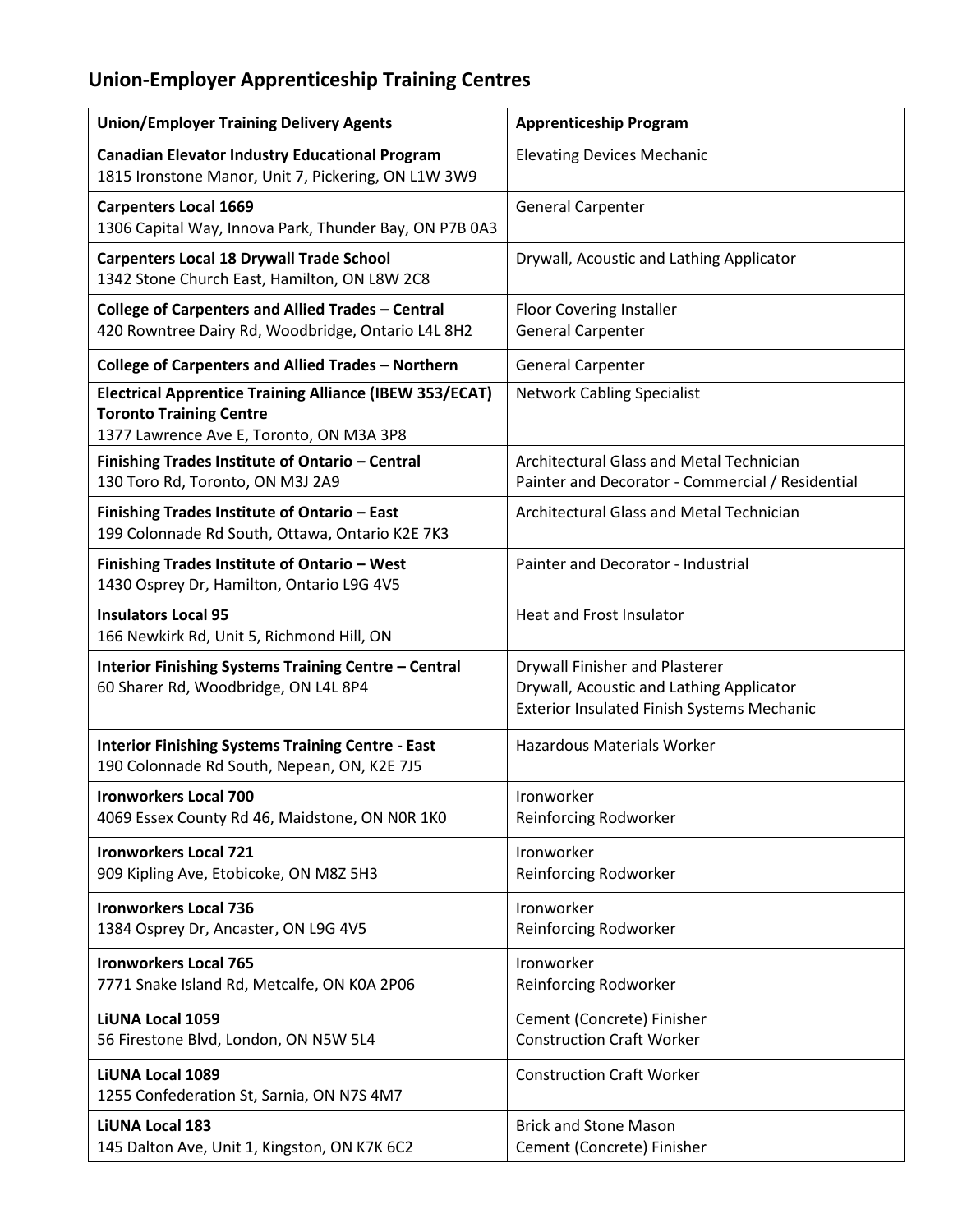| <b>Union/Employer Training Delivery Agents</b>                                                                                 | <b>Apprenticeship Program</b>                                                                                                                           |
|--------------------------------------------------------------------------------------------------------------------------------|---------------------------------------------------------------------------------------------------------------------------------------------------------|
| 560 Dodge St, Cobourg, ON K9A 4K3<br>700 Huntington Rd, Woodbridge, ON L4L 1A5<br>431 Bayview Dr, Unit 4-6, Barrie, ON L4N 8Y2 | <b>Construction Craft Worker</b>                                                                                                                        |
| <b>LiUNA Local 493</b><br>1936 Kenneth Dr, Val Therese, ON P3P 0A5                                                             | <b>Construction Craft Worker</b>                                                                                                                        |
| <b>LiUNA Local 506</b><br>1600 Major Mackenzie Dr, Richmond Hill, ON L4S 1P4                                                   | Cement (Concrete) Finisher<br><b>Construction Craft Worker</b><br><b>Hazardous Materials Worker</b><br><b>Precast Concrete Erector</b>                  |
| <b>LiUNA Local 527</b><br>6 Corvus Court, Nepean, ON K2E 7Z4                                                                   | <b>Construction Craft Worker</b>                                                                                                                        |
| <b>LiUNA Local 625</b><br>2155 Fasan Dr, Oldcastle, ON NOR 1L0                                                                 | <b>Construction Craft Worker</b>                                                                                                                        |
| <b>LiUNA Local 837</b><br>526 Winona Rd North, Stoney Creek, ON L8E 5E9                                                        | Cement (Concrete) Finisher<br><b>Construction Craft Worker</b>                                                                                          |
| <b>LiUNA Local Union 607</b><br>730 Balmoral St, Thunder Bay, ON P7C 5V3                                                       | Cement (Concrete) Finisher<br><b>Construction Craft Worker</b>                                                                                          |
| <b>Ontario Masonry Training Centre - East</b><br>8700 Jeanne D'Arc Blvd N, Orleans, ON K4A 0S9                                 | <b>Brick and Stone Mason</b>                                                                                                                            |
| <b>Ontario Masonry Training Centre - Central</b><br>350 Superior Blvd, Mississauga ON L5T 2N7                                  | <b>Brick and Stone Mason</b>                                                                                                                            |
| <b>Operating Engineers Training Institute of Ontario</b><br>12580 County Rd, Morrisburg, ON KOC 1X0                            | Concrete Pump Operator<br>Heavy Equipment Operator - Dozer<br>Heavy Equipment Operator - Excavator<br>Heavy Equipment Operator - Tractor Loader Backhoe |
| <b>Operating Engineers Training Institute of Ontario</b><br>2245 Speers Rd, Oakville, ON L6L 6X8                               | Hoisting Engineer - Mobile Crane Operator 1<br>Hoisting Engineer - Tower Crane Operator                                                                 |
| <b>Ottawa Walls and Ceilings Training Centre</b><br>104 - 5500 Canotek Rd, Ottawa, ON, K1J 1K6                                 | Drywall, Acoustic and Lathing Applicator                                                                                                                |
| Ottawa Walls and Ceilings - Sudbury Satellite Campus<br>159 Marier St, Azilda, ON POM 1BO                                      | Drywall, Acoustic and Lathing Applicator                                                                                                                |
| <b>Sheet Metal Workers Local 285</b><br>234 Attwell Dr, Etobicoke, ON M9W 5B3                                                  | Low-Rise Residential Sheet Metal Worker                                                                                                                 |
| <b>Sheet Metal Workers Provincial Training Centre</b><br>2600 Sheridan Garden Dr, Oakville, ON L6J 5A6                         | <b>Sheet Metal Worker</b>                                                                                                                               |
| <b>Terrazzo Tile &amp; Marble Trade School</b><br>30 Capstan Gate, Units 4-5, Concord, ON L4K 3E8                              | Terrazzo, Tile and Marble Setter                                                                                                                        |
| <b>UA Local 46 Training Centre</b><br>936 Warden Ave, Scarborough, Ontario M1L 4C9                                             | Plumber<br>Steamfitter                                                                                                                                  |
| <b>UA Local 787/ORAC Training Centre</b><br>419 Deerhurst Dr, Brampton, Ontario L6T-5K3                                        | Refrigeration and Air Conditioning Systems Mechanic                                                                                                     |